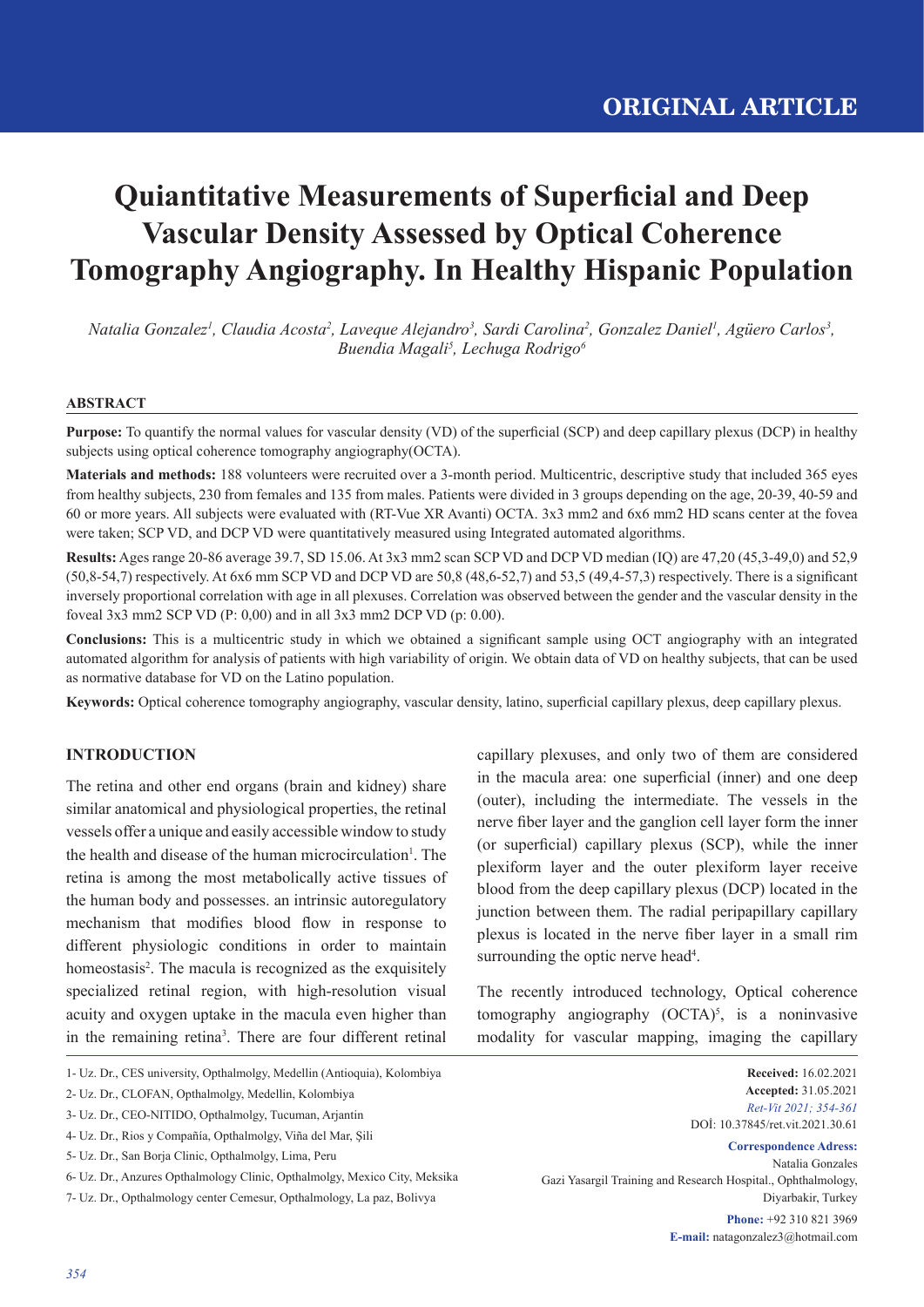network and the foveal avascular zone (FAZ) with high resolution<sup>6</sup>, without dye injection<sup>7</sup>. It has the advantage of providing high speed, 3 - dimensional imaging of the retinal and choroidal vasculature in vivo<sup>8,9</sup>. Also, OCT-A can use the splits spectrum amplitude decorrelation angiography (SAADA) algorithm to detect erythrocyte movement<sup>10</sup>. This novel technology allowed us to study the normal retinal vasculature in vivo with better depth resolution than previously possible<sup>8</sup>.

OCTA has previously been used to describe the retinal vasculature in both normal eyes<sup>4</sup> and various retinal vascular pathologies<sup>11</sup> as diabetic retinopathy<sup>12</sup> vein occlusion<sup>13,14</sup>, telangiectasia<sup>15,16</sup> age related macular degeneration<sup>17,18</sup> among others.

The AngioVue (Optovue, Inc., Fremont, CA, USA) is one of the currently commercially available OCT-A machines that allows a four-section division of the retina– choroid complex: superficial capillary plexus (SCP), Deep capillary plexus (DCP), outer retinal layers, and choriocapillaris<sup>8</sup>. A new software update has been recently released. The AngioVue system allows quantification of the vascular density (VD) around the macula<sup>2</sup>. Perfusion maps are generated from the raw data by using the SSADA algorithm. With custom software, the superficial and deep perfusion maps generated by the AngioVue software were superimposed to create a single full microvasculature layer<sup>19</sup>. The skeleton data were used to calculate FAZ area, perimeter, foveal density and A circularity Index (AI) (defined as the ratio of the perimeter of the FAZ and the perimeter of a circle with equal area), as well as vessel density (VD) for each of the regions of interest  $(ROIs)^{20}$ .

Vascular density was defined as the total vessel length divided by the ROI area, the percentage of the simple area occupied by vessel lumens following binary reconstruction of images. The percentage of vessels was defined in the sectors (superior, temporal, inferior, and nasal) as well as the whole image, foveal, perifoveal and parafoveal. The inner and outer rings with a diameter of 1 and 2.5

mm around the fovea were respectively considered for evaluation. To calculate vessel density, the AngioVue Analytics software extracts a binary image of the blood vessels from the grayscale OCTA image, and then calculates the percentage of pixels occupied by blood vessels in the defined region $4,6,12$ .

Also, this study is important because in Latin America there is a wide variation of what is considered Hispanic subjects. It will give an insight of the possible variations of VD on healthy Hispanic subjects.

This study will allow to collect this data in 6 different groups of Hispanic population, VD values for age and gender will be provide as well as comparison between different subpopulations.

To our knowledge this is the first multicenter descriptive study that obtain data of VD on healthy subjects using OCT angiography with a commercial software and Integrated automated algorithms for analysis. And can be used as normative database for VD on the Latino population. Due to the fact that variations on these values had been reported in several ocular pathologies, establish a normative database for the clinical practice is paramount.

### **MATERIALS AND METHODS**

The study was approved by the Ethics Committee at CREIMED (comité de estudios medicos) institution and was conducted in compliance with the Declaration of Helsinki. Informed consent was obtained from all participants. Volunteers from six Latin American countries were recruited to participate in this study. Demographic data are shown in Table 1

The main objective of this study is to establish a normative database for vascular density (VD) of the superficial (SCP) and deep capillary plexus (DCP) in healthy subjects in 5 Latin American Countries using optical coherence tomography angiography (OCTA).

| Table 1: Distribution of sample by country. |                |                  |                |  |
|---------------------------------------------|----------------|------------------|----------------|--|
| Country                                     | N Male $(\% )$ | N Female $(\% )$ | Total $N(\% )$ |  |
| Argentina                                   | $26(38.8\%)$   | 41 $(61.2\%)$    | 67(18,4)       |  |
| <b>Bolivia</b>                              | $8(14.8\%)$    | $46(85.2\%)$     | 54(14,8)       |  |
| <b>Chile</b>                                | 19(25.7%)      | 55 $(74.3\%)$    | 74(20,3)       |  |
| <b>Mexico</b>                               | $18(56.3\%)$   | $1443.8\%$       | 78 (21,4)      |  |
| Colombia                                    | 38(48.7%)      | 40 $(51.3\%)$    | 32(8,8)        |  |
| Peru                                        | $26(43.3\%)$   | $34(56.7\%)$     | 60(16,4)       |  |
| <b>Total</b>                                | 135(37%)       | 230(63%)         | 365(100)       |  |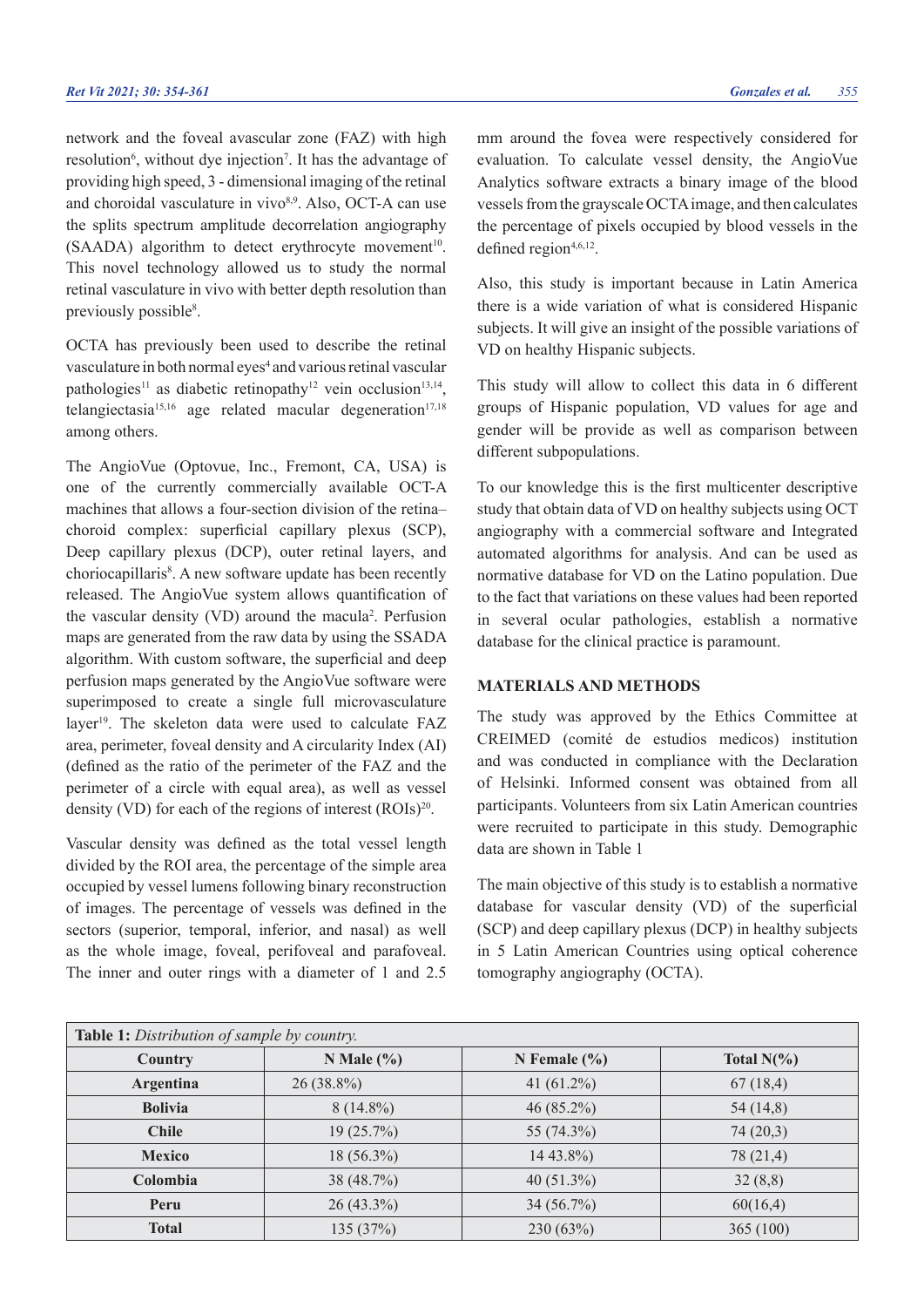# **Study Design**

This was a multicentric, descriptive study that included 365 eyes from healthy Hispanic subjects. Protocol was in accordance to all the local IRB regulation and was evaluated, accepted and approved by institutional review board (CREI IRB).

Because there are currently no available reports on Hispanic population, sample design was based on the mean and standard deviation of superficial vascular density percentages previously reported by Coscas et al.<sup>4</sup>. Parameters included in the sample calculation were at a confidence level of 95%, precision level of 0.5%, and design effect of 2%, which resulted in a sample size of 157 patients. Volunteer recruiting was not randomized, meaning that the number of eyes scanned per center did not represent the population of the city or country, given the costs of obtaining OCTA images for a sample of that size.

 Healthy patients were invited to participated in this study, and were recruited at the ophthalmology services of Mexico (Anzures Ophthalmologic clinic.), Peru (Ophthalmology Service of the San Borja Clinic), Argentina (CEO-NITIDO), Brazil (Neovista Eye Institute), Chile (Rios y Cia.) and Colombia CLOFAN-INIO). All patients signed an informed consent form.

Demographic data, including ophthalmic and systemic histories, were recorded for each patient. A complete ophthalmologic examination was performance to check the inclusion criteria.

This study included healthy Hispanic patients between 20 to 86 years, with a best corrected visual acuity score better than 40 letters ETDRS (equivalent to approximately 0.3 logMAR or 20/20 Snellen chart), with not any refractive error greater than +/- 3.0 D.

 Patients diagnosed with any of the following ocular diseases: Age-related macular degeneration (AMD), diabetic retinopathy, glaucoma (average RNFL thickness out of normal limits), myopic degeneration, central serous chorioretinopathy, uveitis, idiopathic macular hole, cataract, intraocular surgery in the past 6 months or laser eye surgery in the last 3 months, and other ocular diseases including severely dry eye that, in the opinion of the investigator, could prevent obtaining reliable OCTA images, were excluded. The presence of pregnancy or any systemic abnormality such as diabetes mellitus, hypertension, treatment with chloroquine, use of sildenafil, smokers, carotid disease and/or cardiovascular disease that could affect the results of OCTA were also excluded. Images with scan quality index lower than 6/10 were not included.

## **Angiographic imaging and image processing**

To obtain OCTA images we used the RTVue-XR Avanti system (Optovue, Inc., Fremont, CA, USA) with splitspectrum amplitude-decorrelation angiography (SSADA) software 7.1. This instrument has an A-scan rate of 70,000 scans per second and uses a light source centred at 840 nm and a bandwidth of 45 nm. Two consecutive B-scans (M-B frames), each containing 304 A-scans, they were captured at each sampling location and SSADA were used to extract OCTA information. We obtained 3x3 mm<sup>2</sup> and HD6x6 mm2 Angioscans cantered on the fovea. Foveal avascular zone area (FAZ) (mm<sup>2</sup>) was evaluated by OCT angiograms that were segmented automatically using the built-in software. Dilation drops were used when they will be needed to obtain a good quality image (scan quality index better than 6/10) and lubricant drops were used in all the cases. OCTA were taken for both eyes.

The vascular density were measured at the superficial (Superficial (ILM~IPL-10) corresponds to SVD) and Deep plexus (Deep (IPL-10  $\sim$  OPL+10) corresponds to DVD). The vascular density (VD) analysis computes the % of area occupied by OCTA detected vasculature. Reported in the ETDRS sectors (superior, temporal, inferior, and nasal) based on the Early Treatment Diabetic Retinopathy Study (ETDRS) grid as well as the whole image vascular density and the foveal, parafoveal and perifoveal vascular density. The automatic Angionalityc software were used. ONH scan and analysis were performed to corroborate inclusion/exclusion criteria. Optic Nerve (ONH) scan were obtain and Retinal Nerve Fiber Layer (RNFL) analysis to ensure subject has not an undetected glaucoma or other optic nerve pathology.

#### **Statistical analysis**

Qualitative variables were described in proportions and quantitative variables were analyzed by their mean (X) and standard deviation (SD). Potential differences between age, gender and nationality were evaluated and analyzed of variance (ANOVA). For analysis purposes the subjects were divided in three groups by age: 20-39, 40- 59 and older than 60 years. Depending on the distribution, comparisons of means or medians of independent variables will be performed using student's t-test or Mann-Whitney test related to three strata. The paired t-test will be used to compare paired data. A  $p$  value  $\leq 0.05$  will be considered statistically significant. A binary logistic regression model will be built to find association between FAZ areas, independent variables and confounding factors as age, gender and BMI. All statistical analyses will be perform with SPSS version 21.0 (IBM Corp, Armonk, NY, USA).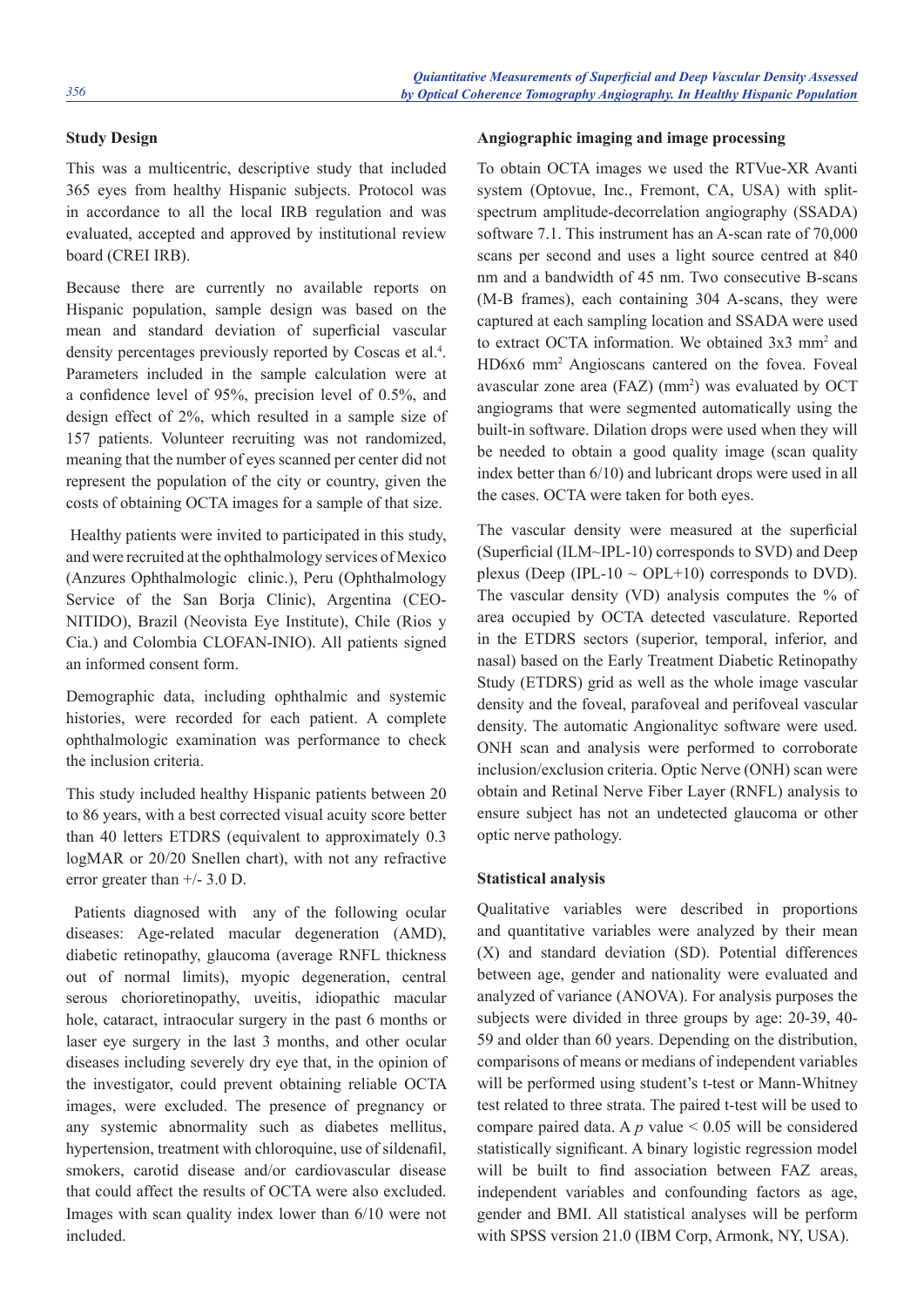## **RESULTS**

A total of 365 eyes from healthy Hispanic subjects recruited in 6 centers (230 female eyes, 63%) were included in this study (see table 1 distribution of sample by country) of which 212 eyes were in group 1 (20–39 years old), 106 in group 2 (40–59 years old), and 47 in group 3 (60 years and older) (see table 2 distribution of sample by age and table 3 Age groups according to each country). All study measurements provided high-quality scans.

The mean age of the study subjects was 39.7 years (SD 15.0610 years; range, 20–86 years).

Vascular density values were not normal in the Kolmogrorov Smimov normality test (p:0,200), therefore, non-parametric tests were performed.

At 3x3 mm2 SCP VD and DCP VD median (IQ) is 47,20 (45,3-49,0) and 52,9 (50,8-54,7) respectively. At 6x6 mm SCP VD and DCP VD is 50,8 (48,6-52,7) and 53,5 (49,4- 57,3) respectively.

In the bivariate analysis when using the Mann Whitney U test no correlation was observed between the gender and the vascular density in the whole 3x3 mm2 SCP VD (P:  $(0.650)$ , whole  $3x3$  mm<sup>2</sup> DCP VD (P: 0,52), whole  $6x6$ mm<sup>2</sup> SCP VD (P: 0,268), whole 6x6mm2 DCP VD (P: 0,463). However, in the Mann Whitney U test, showed that there are differences between gender and foveal density in some of the areas studied. Foveal whole SCP VD 3x3mm<sup>2</sup> only (p: 0.00). And in all 3x3 mm2 DCP VD with a statistical significance of  $p: 0.00$ .

| Table 2: Distribution of sample by age. |           |  |
|-----------------------------------------|-----------|--|
| Age                                     | $N(\%)$   |  |
| 20-39 years                             | 212(58,1) |  |
| 40-59 years                             | 106(29)   |  |
| 60 years or more                        | 47(12,9)  |  |
| Total                                   | 365 (100) |  |

In the bivariate analysis there is a significant inversely proportional correlation with age in all plexuses. (Figure 1a, 1b, 1c 1d)

Also shown tables 4 and 5 that show Normative Data of Vascular Density in 3x3 Superficial and Deep Capillary Plexus; and Normative Data of Vascular Density in 6x6 Superficial and Deep Capillary Plexus respectively.

#### **DISCUSSION**

Recent advancements in OCTA technology have enabled more precise descriptions and analyses of the retinal microvasculature. Fluorescein angiography, one of the most commonly used methods, evaluates with precision SCV, however DCV is poorly visualized with this test, for which a complete evaluation of the retinal circular system cannot be obtained, as is now the case with the OCTA. Also OCTA provides depth-resolved imaging and segmentation of the microvascular layers of the macula, allowing separate evaluation and quantification of the SCP versus the DCP21.

Knowing the normal values of vascular density in our population is of the utmost importance because it is affected in mainly vascular macular pathologies such as DM, retinal vein occlusion or arterial obstructions<sup>12-14</sup>.

This is a multicentric study in which we obtained a sample of patients with high degree of variability of origin, all of them Hispanic, and provided for the first time measures of VD on healthy subjects. Being multicentric ensures that there are no biases caused by specific regional characteristics such as height above sea level or genetic characteristics that occur in different regions. Unlike other studies that have been done with previous software, our study is done with software 7.0 which has DualTrac motion correction for OCTA imaging that is equipped to reduce artefacts caused by motion; giving a greater precision of the means.

| Table 3: Age groups according to each country. |                     |                       |                      |              |
|------------------------------------------------|---------------------|-----------------------|----------------------|--------------|
| <b>Country</b>                                 | 20-39 years $N(\%)$ | 40 - 59 years $N(\%)$ | $\geq 60$ years N(%) | <b>Total</b> |
| <b>Argentina</b>                               | $33(49,3\%)$        | $21(31,3\%)$          | $13(19,4\%)$         | 67(100,0)    |
| <b>Bolivia</b>                                 | 42 (77,8%)          | $10(18,5\%)$          | $2(3,7\%)$           | 54(100,0)    |
| <b>Chile</b>                                   | 43 $(58,1\%)$       | $23(31,1\%)$          | $8(10,8\%)$          | 74(100,0)    |
| Colombia                                       | 42 $(53,8\%)$       | $24(30,8\%)$          | $12(15,4\%)$         | 78 (100,0)   |
| <b>Mexico</b>                                  | 12(37,5%)           | $16(50,0\%)$          | $4(12,5\%)$          | 32(100,0)    |
| Peru                                           | 40 $(66,7\%)$       | $12(20,0\%)$          | $8(13,3\%)$          | 60(100,0)    |
| <b>Total</b>                                   | $212(58,1\%)$       | $106(29,0\%)$         | $47(12,9\%)$         | 365(100,0)   |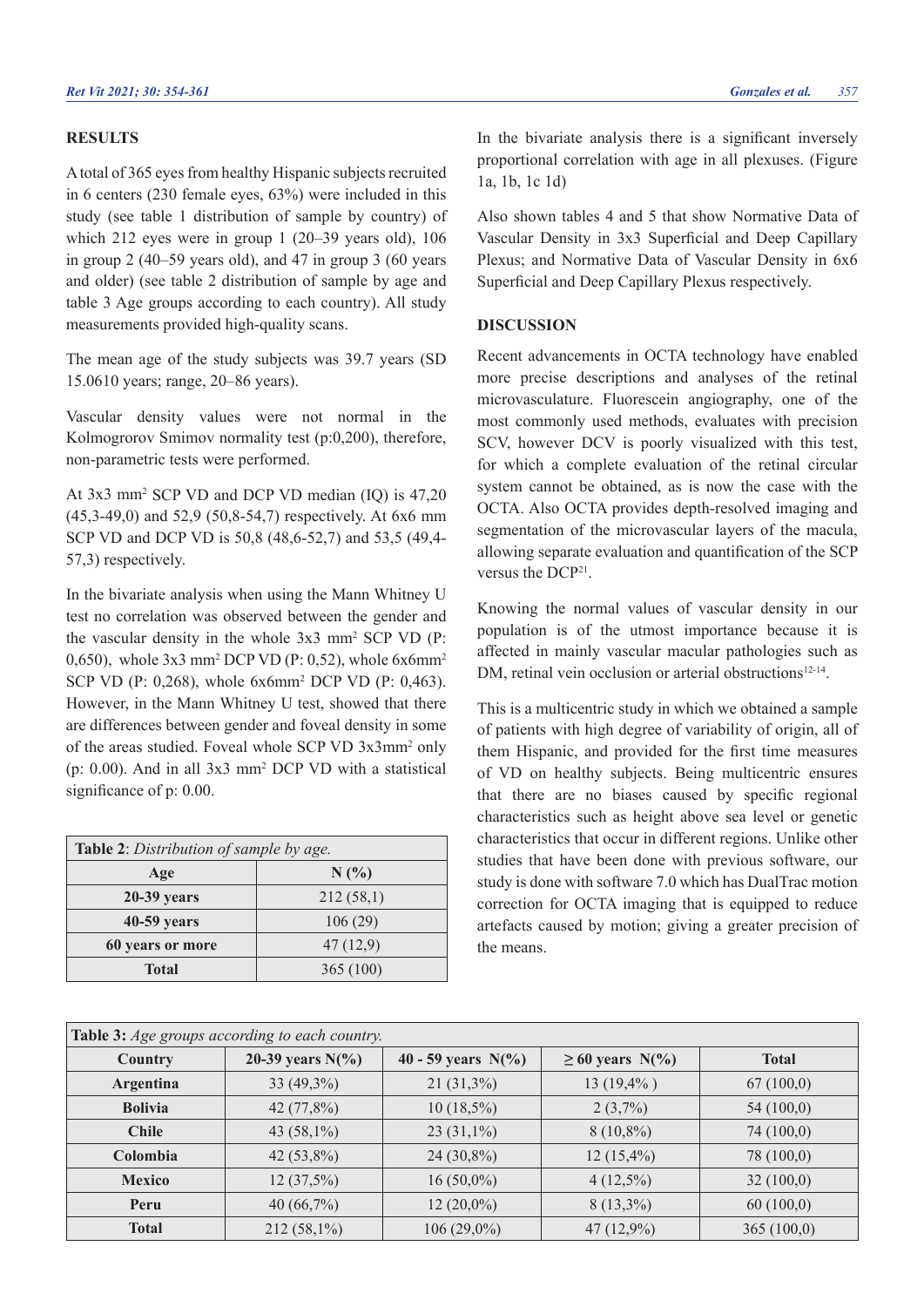

**Figure 1**: *Relationship of age with 3x3 and 6x6 SCP and DCP. Figure 1a. Relationship of age with*  3x3 superficial vascular density. Figure 1b. Relationship of age with 3x3 deep vascular density. *Figure 1c. Relationship of age with 6x6 superficial vascular density. Figure 1 d. Relationship of age with 6x6 deep vascular density.*

| Table 4: Normative Data of Vascular Density in 3x3 Superficial and Deep Capillary Plexus; Percentage of Vessels Was |
|---------------------------------------------------------------------------------------------------------------------|
| Defined in Sectors Based on the ETDRS Chart (Superior, Temporal, Inferior, and Nasal) Where the Fovea Center Was    |
| Automatically Determined from the Structure OCT Data, and the Inner and Outer Diameters of the Parafoveal Region    |
| Were 1 and $2.5$ mm.                                                                                                |

| 3x3 SCP VD      | 20-39 years median (IQR) | 40-59 years median (IQR) | $\geq 60$ years median (IQR) |
|-----------------|--------------------------|--------------------------|------------------------------|
|                 |                          |                          |                              |
| Whole           | 48,00 (45,9-49,7)        | 46,50 (45,00-47,80)      | 45,30 (43,35-48,30)          |
| Fovea           | $16,70(12,60-21,70)$     | $15,55(11,60-20,05)$     | 15,50 (9,85-20,80)           |
| Parafovea       | 51,20 (48,70-52,80)      | 49,75 (47,57-50,82)      | 48,50 (46,25-51,25)          |
| <b>Temporal</b> | 49,70 (47,20-51,30)      | 48,10 (46,20-49,35)      | 47,3 (44,25-49,85)           |
| <b>Superior</b> | 52,20 (49,40-54,70)      | 51,20 (48,90-52,72)      | 51,00 (48,50-53,60)          |
| <b>Nasal</b>    | 50,20 (48,10-52,00)      | 48,35 (46,9 (50,50)      | 47,70 (45,35-50,60)          |
| <b>Inferior</b> | 51,90 (49,40-54,10)      | 50,95 (48,90-52,40)      | 50,20 (46,75-51,60)          |
| 3x3 DCP VD      | 20-39 years median (IQR) | 40-59 years median (IQR) | $\geq 60$ years median (IQR) |
| Whole           | 53,40 (51,40-55,10)      | 52,30 (51,10-54,20)      | 50,10 (46,40-53,65)          |
| Fovea           | 32,50 (28,20-37,90)      | 30,70 (25,57-35,22)      | 30,10 (23,25-37,30)          |
| Parafovea       | 55,60 (53,50-57,40)      | 54,60 (53,27-56,05)      | 51,80 (49,55-55,70)          |
| <b>Temporal</b> | 55,60 (53,70-57,40)      | 54,70 (53,65-55,72)      | 52,50 (49,50-55,30)          |
| <b>Superior</b> | 55,50 (49,50-55,30)      | 54,70 (53,10-56,42)      | 53,20 (49,90-56,20)          |
| <b>Nasal</b>    | 55,80 (53,90-57,50)      | 55,05 (53,07-56,52)      | 52,40 (49,80-54,95)          |
| <b>Inferior</b> | 55,60 (52,70-57,40)      | 54,35 (52,57-56,00)      | 51,60 (48,30-55,20)          |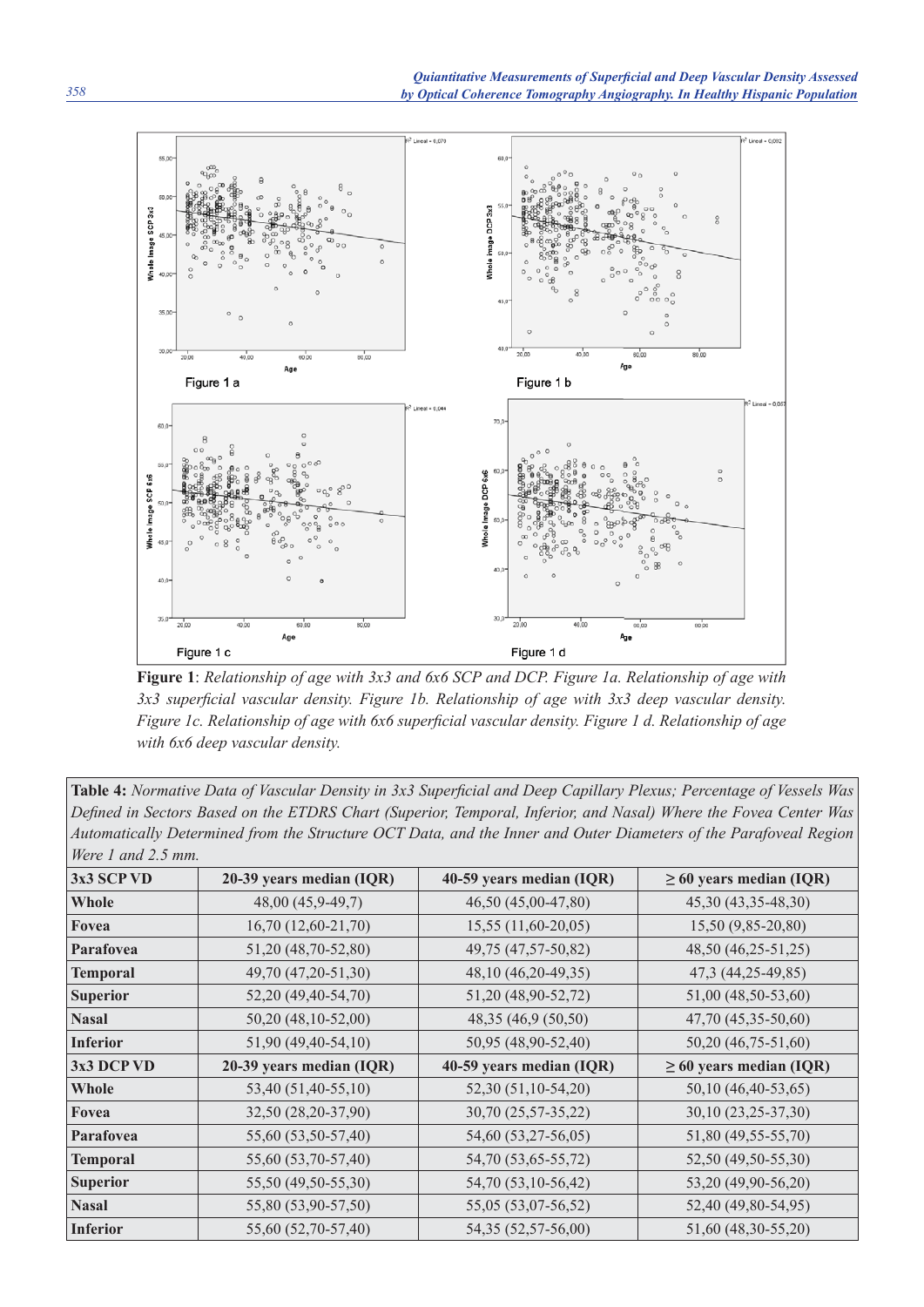| Were 1 and 2.5 mm.        |                          |                          |                              |
|---------------------------|--------------------------|--------------------------|------------------------------|
| 6x6 SCP VD                | 20-39 years median (IQR) | 40-59 years median (IQR) | $\geq$ 60 years median (IQR) |
| Whole                     | 51,00 (49,20-52,80)      | 50,35 (48,17-52,82)      | 49,40 (47,15-51,90)          |
| Fovea                     | 19,50 (15,00-24,80)      | 18,20 (13,32-23,15)      | 19,60 (10,9-22,5)            |
| Parafovea                 | 53,60 (51,30-55,8)       | 53,25 (50,67-55,70)      | 51,90 (49,35-53,85)          |
| <b>Temporal (inner)</b>   | 53,20 (51,20-55,30)      | 52,85 (50,17-54,90)      | 50,90 (49,10-52,65)          |
| <b>Superior (inner)</b>   | 54,60 (52,60-57,10)      | 54,20 (51,07-56,60)      | 54,10 (49,60-56,15)          |
| Nasal (inner)             | 52,80 (50,70-55,10)      | 52,40 (49,87-54,32)      | 50,70 (46,55-53,15)          |
| <b>Inferior (inner)</b>   | 53,70 (50,90-56,30)      | 53,40 (50,27-55,82)      | 52,10 (48,80-54,85)          |
| Perifovea                 | 51,80 (49,80-53,80)      | 50,95 (48,80-53,30)      | 50,10 (47,45-52,40)          |
| <b>Temporal (outside)</b> | 47,60 (45,70-49,50)      | 47,10 (44,85-49,12)      | 46,00 (44,00-49,35)          |
| <b>Superior (outside)</b> | 52,10 (49,70-53,90)      | 50,90 (48,40-53,27)      | 51,30 (47,65-53,50)          |
| Nasal (outside)           | 55,20 (53,50-57,00)      | 54,85 (52,47-56,45)      | 53,60 (50,85-56,30)          |
| <b>Inferior</b> (outside) | 52,10 (49,60-54,10)      | 51,30 (48,07-53,80)      | 49,40 (47,3-53,50)           |
| 6x6 DCP VD                | 20-39 years median (IQR) | 40-59 years median (IQR) | $\geq$ 60 years median (IQR) |
| Whole                     | 54,70 (50,50-57,70)      | 53,35 (49,50-56,15)      | 49,70 (44,10-53,65)          |
| Fovea                     | 36,80 (31,60-42,50)      | 35,45 (29,37-42,00)      | 35,10 (28,45-42,00)          |
| Parafovea                 | 57,30 (54,70-60,30)      | 57,50 (54,75-59,02)      | 53,60 (49,85-56,90)          |
| <b>Temporal (inner)</b>   | 58,40 (55,40-60,80)      | 57,95 (55,67-60,00)      | 53,70 (51,20-56,45)          |
| <b>Superior (inner)</b>   | 57,40 (54,20-60,00)      | 57,15 (54,42-59,22)      | 52,10 (48,80-57,90)          |
| <b>Nasal (inner)</b>      | 58,20 (55,70-60,80)      | 58,05 (55,67-59,70)      | 53,00 (50,80-57,95)          |
| <b>Inferior</b> (inner)   | 56,50 (52,90-59,50)      | 56,25 (52,70-58,80)      | 51,80 (48,75-56,80)          |
| Perifovea                 | 56,30 (51,70-59,30)      | 55,25 (51,52-58,25)      | 50,70 (44,80-55,50)          |
| <b>Temporal (outside)</b> | 57,70 (54,30-60,50)      | 57,25 (54,37-60,10)      | 52,70 (48,75-57,90)          |
| <b>Superior (outside)</b> | 55,90 (50,80-59,00)      | 54,80 (49,90-58,62)      | 50,80 (42,75-58,50)          |
| <b>Nasal (outside)</b>    | 54,60 (50,30-58,50)      | 54,05 (50,30-57,42)      | 47,80 (42,75-53,75)          |
| <b>Inferior</b> (outside) | 56,30 (51,20-59,80)      | 55,30 (48,90-58,10)      | 48,80 (43,25-55,45)          |

Table 5: *Normative Data of Vascular Density in 6x6 Superficial and Deep Capillary Plexus; Percentage of Vessels Was Defi ned in Sectors Based on the ETDRS Chart (Superior, Temporal, Inferior, and Nasal) Where the Fovea Center Was Automatically Determined from the Structure OCT Data, and the Inner and Outer Diameters of the Parafoveal Region* 

Our study was conducted in 6 different countries and is the only one that has a sample with 365 eyes studied from different geographical regions. The knowledge that we currently have of normal values comes from retrospective design studies, such as the study by Coscas et al.<sup>4</sup>. This was done with 135 eyes and in a single institution.

We found two cross-sectional studies that evaluated vascular density in healthy patients, one by David et al.<sup>21</sup> and another of Hayati Yilmaz et al.22 both have a smaller sample than our study and also both were performed in a single center.

Most studies are performed in patients with pathology and there are small healthy control groups that are usually of young people under 60 years of age<sup>2,6,23,24</sup>. In this study we

had an important sample of patients older than 60 years and up to 86 years, previously checking that the patient was totally healthy, did not have hypertension and without diabetes, which ensures that these normal values are valid.

Knowing the normal values is important in any group age but it is more relieved in elderly patients where retinal pathologies are more frequent. In this study there were 47 patients over 60 years of age, who were found to have no systemic or ocular disease.

We found a correlation between gender and Vascular Density; however, this correlation is not a strong correlation and only occurs in the deep plexus, being higher in men than in women. There are also some contradictory results in previous studies for example, Coscas et al.<sup>4</sup> declared that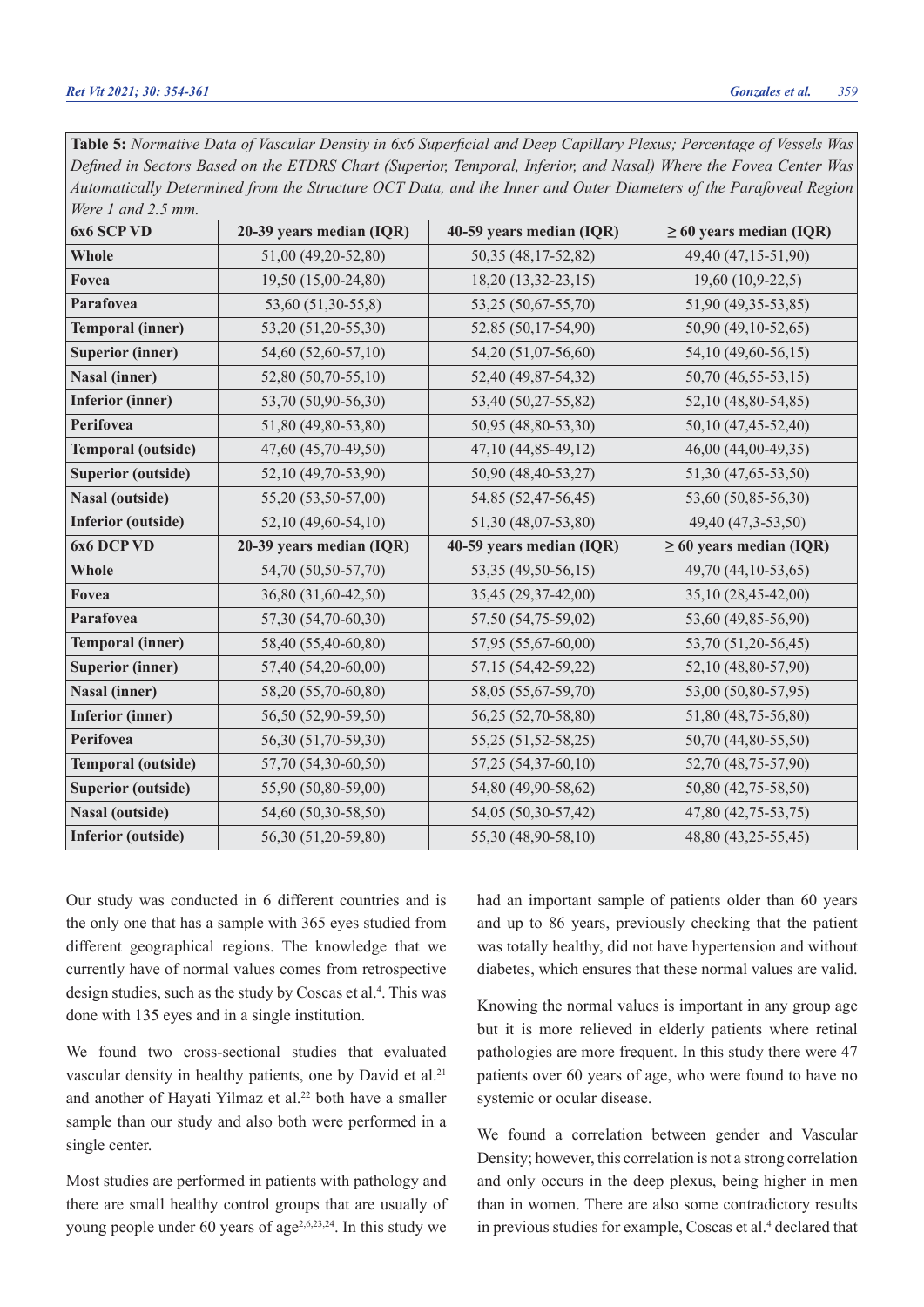the VD of the female volunteers was significantly greater than that of males while Hayati Yilmaz et al.<sup>22</sup> declared not find any relation between gender and VD.

When dividing the population into different age groups, a statistically significant inverse correlation was observed between age and vascular density in all quadrants of ETDRS in the SCP and PCD in 3x3 mm and 6x6 mm except for foveal measurements, because the FAZ area acts as a confusion variable.

However it was evidenced that the normal values of SCP VD and DCP VD of 3x3 mm and 6x6 mm OCTA scan in all areas other than foveae in the different categories (age and sex) presented very precise intervals. This reflects that this measurement in all the other quadrants is homogeneous and can be an effective measure for the early detection of decrease or increase in vascular flow.

Variations in what is considered normal for DV according to each age group could serve as an early indicator of secondary changes to diseases such as AMD or retinal vascular diseases that frequently affect elderly patients.

In our study, the normal values per segment of the ETDRS and the change that it presents according to the age groups are specified in addition to the total value. This is important since the vascular changes do not necessarily affect the entire macular area, but they can be located in small areas. If value of the DV is take as a whole, small sectorial anomalies can be overlooked.

It is suggested to evaluate in other future studies other variables different to age and sex that may affect VD.

# **CONCLUSIONS**

In conclusion, our study has provided, for the first time measures of VD on healthy subjects done on a multicentric setting. And can be used as normative database for VD on the Latino population as a whole, because as normal values are so accurate any decrease or increase in vascular density can indicate pathology.

The results of our study could help differentiate healthy subjects from patients suffering progressive stages of various retinal vascular diseases.

# **Limitations**

One of the main limitations of this study was the size of the sample, so other studies are required assessing normative data in healthy Hispanic participants.

# **Compliance with Ethical Standards**:

This study was funded by INIO (grant 0002). Claudia Acosta declares that she has no conflict of interest. All procedures performed in studies involving human participants were in accordance with the ethical standards of the CES University ethical committee (permit number Act2018proy011) institutional research committee and with the 1964 Helsinki declaration and its later amendments or comparable ethical standards Informed consent was obtained from all individual participants included in the study.

# **LIST OF ABBREVIATIONS**

- -Foveal avascular zone (FAZ)
- -Vascular density (VD)
- -Superficial capillary plexus (SCP)
- -Deep capillary plexus (DCP)
- -Optical coherence tomography angiography (OCTA)
- -Acircularity Index (AI)
- -Optic nerve scan (ONH)
- -Retinal nerve fiber layer (RNFL)
- -Foveal density (FD)

-Splits spectrum amplitude decorrelation angiography

- (SAADA) algorithm
- -Body mass index (BMI)
- -Institutional review board (IRB)
- -Early Treatment Diabetic Retinopathy (ETDRS)
- Optic Nerve (ONH)

# **AKNOWLEDGEMENTS**

Collaborators who deserve recognition:

Juan Manuel Jimenez MD, Juan Gonzalo Sanchez MD, Carlos A Restrepo B MD, MsC, PhD2\*.

## **REFERENCES**

- 1. Cheung CY, Ikram MK, Sabanayagam C, Wong TY. Retinal microvasculature as a model to study the manifestations of hypertension. Hypertens Dallas Tex 1979. noviembre de 2012;60(5):1094-103.
- 2. Hagag AM, Pechauer AD, Liu L, Wang J, Zhang M, Jia Y, et al. OCT Angiography Changes in the 3 Parafoveal Retinal Plexuses in Response to Hyperoxia. Ophthalmol Retina. abril de 2018;2(4):329-36.
- 3. Yu PK, Balaratnasingam C, Cringle SJ, McAllister IL, Provis J, Yu D-Y. Microstructure and network organization of the microvasculature in the human macula. Invest Ophthalmol Vis Sci. diciembre de 2010;51(12):6735-43.